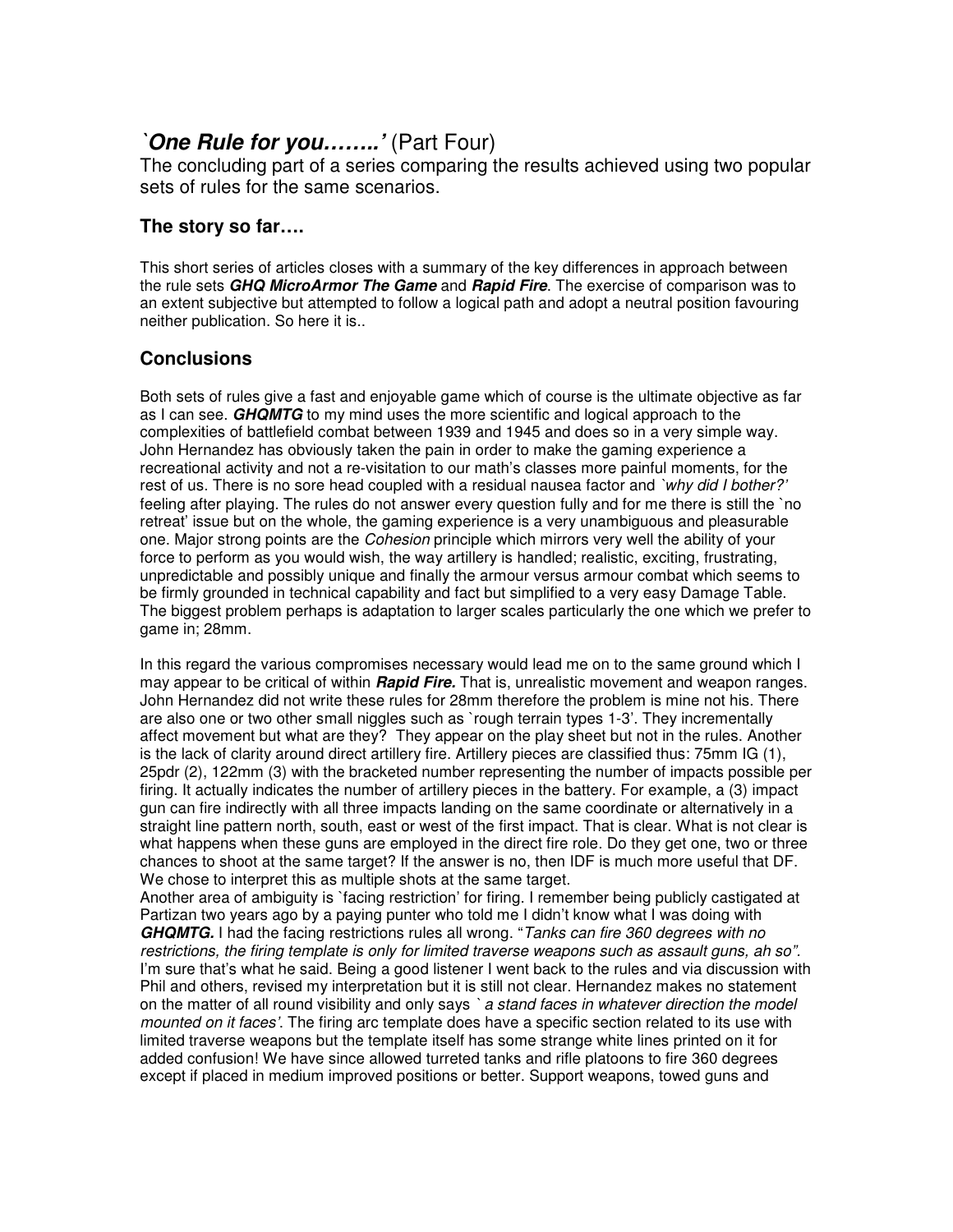limited traverse vehicles use the template always. Interestingly, *Rapid Fire* appears to restrict turreted vehicles to 180 degrees visibility (that is, 90 degrees either side of straight ahead).

**Rapid Fire** needs no endorsement from me. It is a hugely popular rule set which has rightly gained this position through gamers buying and using it. The games are simple and enjoyable and the mechanisms easy to use. The games feel right if one can suspend the necessary amount of disbelief which is of course a prerequisite in all wargaming. The universal problem I keep coming back to (applicable to all rule sets in all periods) is that situation where one of us says something like; *"But surely those infantry can see past the edge of that ridge"* forgetting that the figure is 30mm+ high and looking over a model hill which in fact, if in keeping with the groundscale, would make the soldiers over 50 metres tall! Battlefield visibility is the single biggest reality gap in all wargaming and I see no practical way to solve it. If the figures are kept to the scales we use now then our tables would need to be the size of football fields to accurately cater for ground scale and the vertical dimension. If the figures were matched to conventional table scales they would be microscopic. I think there is a case for limiting battlefield visibility to less than 1,000 metres (scaled down) in all periods and all theatres with perhaps the exception of open flat desert. I recall my numerous visits to battlefields such as Neerwinden, Oudenaarde, Waterloo, Ypres, Omaha Beach and Falaise, standing where historical units were supposed to have been and was myself able to see not much more than a couple of copses and the roof of a farm. Most wargaming takes very little account of perhaps the most significant factor in war – the ground over which it is fought. The argument that the dice deals with this through the chance element is not at all satisfactory.

But returning to *Rapid Fire*. I feel there are several fundamental anomalies within the mechanisms, chiefly concerned with movement, armour versus armour combat and weapon ranges. The relative effectiveness of armoured vehicle HE fire relative to that achievable with *GHQMTG* I cannot comment on as fortunately, I have never been under fire from an armoured vehicle. Interestingly, during a recent conversation with a prominent gamer it was also pointed out that *Rapid Fire* had caused more arguments at his local club than any other set of rules because of the ambiguity of the play sequence. No one could agree on move and fire priorities and the rules lay out was described as extremely user unfriendly. As an aside, this sparked a further conversation about a general contrast in UK authored rule sets versus US authored rule sets. His observation was that UK rule sets tended toward a conversational and in many cases unclear style of layout and writing. This provided many opportunities for variable interpretation and `handbags at twenty paces' (my phrase not his). He believed that US authored rules generally followed a disciplined and clear sequence with little manoeuvre room for the creative thinker. I alas could not comment on this point as I am not a rules junkie and tend not to buy every new set which hits the market.

Meanwhile back at the article….I have detailed most of the specific queries pertaining to *Rapid* **Fire** in the main body of the text (see also Articles Two & Three, November and December 2004 WI, Issues 206 and 207) and do not intend to repeat them here. My opinions are just that, opinions and I have the greatest respect for Colin Rumford and Richard Marsh neither of whom I know personally. Their figures, vehicles, terrain and gaming ideas are at the top of the hobby and inspirational to all who see them. I own all of their published material and have enjoyed reading many of the scenarios authored by them over the years. So, as a paying customer I feel at least I have earned the right to comment on the product. I think it is sensible at this point to go back to the reasons for writing this article. I wanted to see what happened when two different sets of rules were used to fight the same scenario. The answer is in most cases a different result. If we play tested three or four other commercial sets of rules we may achieve yet more differences but I don't have the time or energy for that so let's leave it there for now. Comments and death threats to the usual address please.